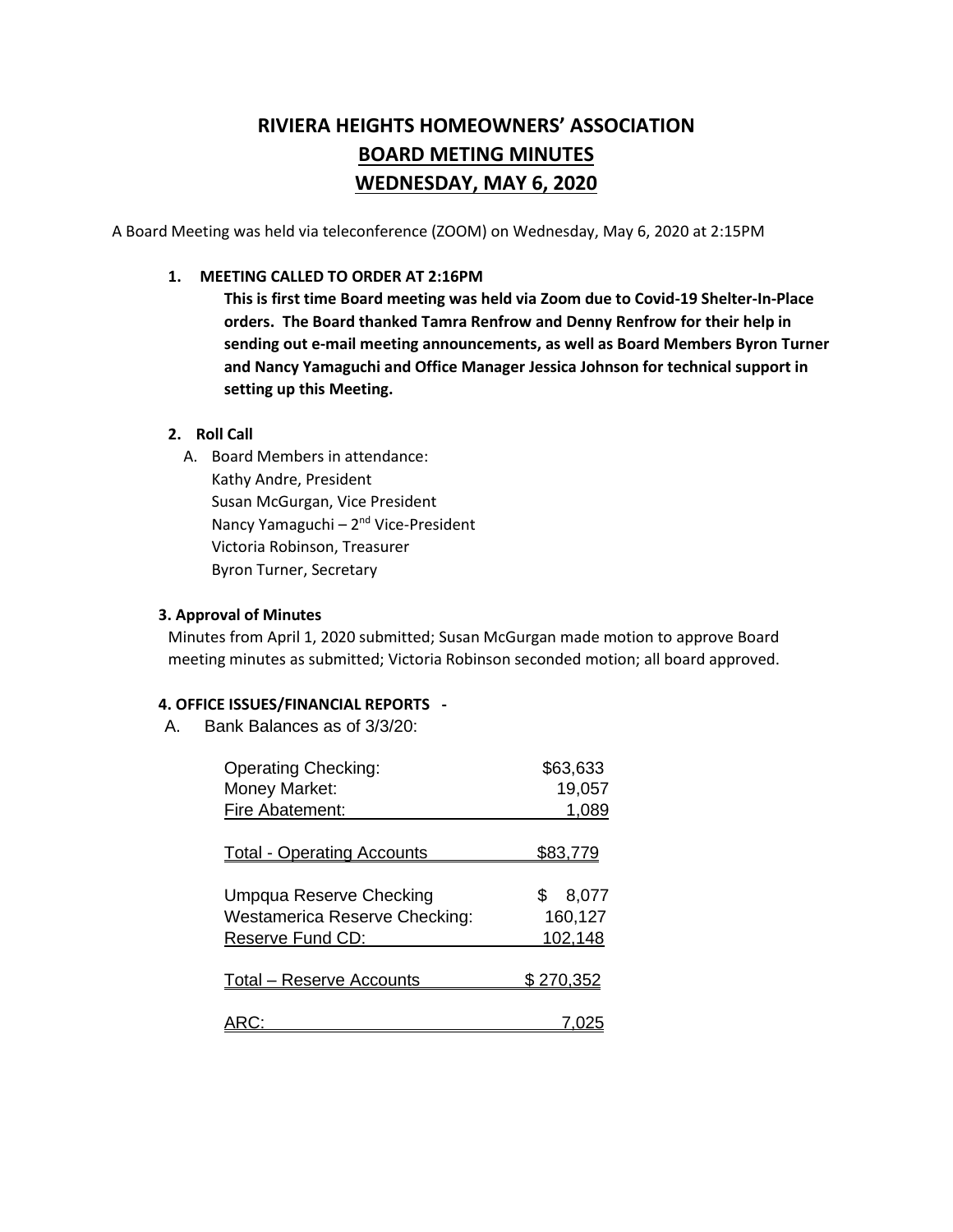#### **PRESIDENTS REPORT:**

#### A**. CLUB HOUSE – update**

- **A. New Proposed Election Rules- update**
	- **- Direct mailing to membership of new proposed Election Rules was mailed.**
	- **- Posting of new Timeline for Election Rules completed.**
	- **- The Annual Meeting has been rescheduled to the end of August (per timeline)**
	- **- Chipper Day fliers & fire abatement vendor list mailing to homeowners completed.**

## **B. Annual Disclosures –**

**The Annual Disclosures are to be mailed to all homeowners this May, as required By Davis-Stirling; disclosures include an approved budget for the upcoming fiscal year 2020/2021, an Executive Recap of the completed reserve study, and more. This is the largest mailing of the year and preparations are already underway.** 

**C**. **Association Reserves – 2020/2021 Reserve Study update**

**The Board continues to work with Association Reserves and has received an initial draft of the study and related financial analysis for replacement timeline and related cost of each asset of the RHHA over a period of 30 years. This study determines the Amount of money that needed to be contributed to the reserve fund each year. Reserve fund contributions are part of annual the membership dues. An updated Reserve study was received today but board did not have chance to review before today's meeting.**

**D. RHHA Budget Preparation for fiscal year 2020/2021 – update**

**An initial operating budget has been prepared; however, the new Association Reserve Study will likely impact this budget draft. A final budget for the fiscal year will be prepared for Board approval.** 

**E. New CC&R's – update**

**The current RHHA CC&R's need to be updated, particularly due to all of the new State laws regarding marijuana, short-term rentals, elections and other legal matters. The board is obtaining bids from Adam-Stirling and other vendors to produce these extensive legal documents and provide direction as to how to implement new CC&R's. An estimated cost is being included in the pending reserve study.**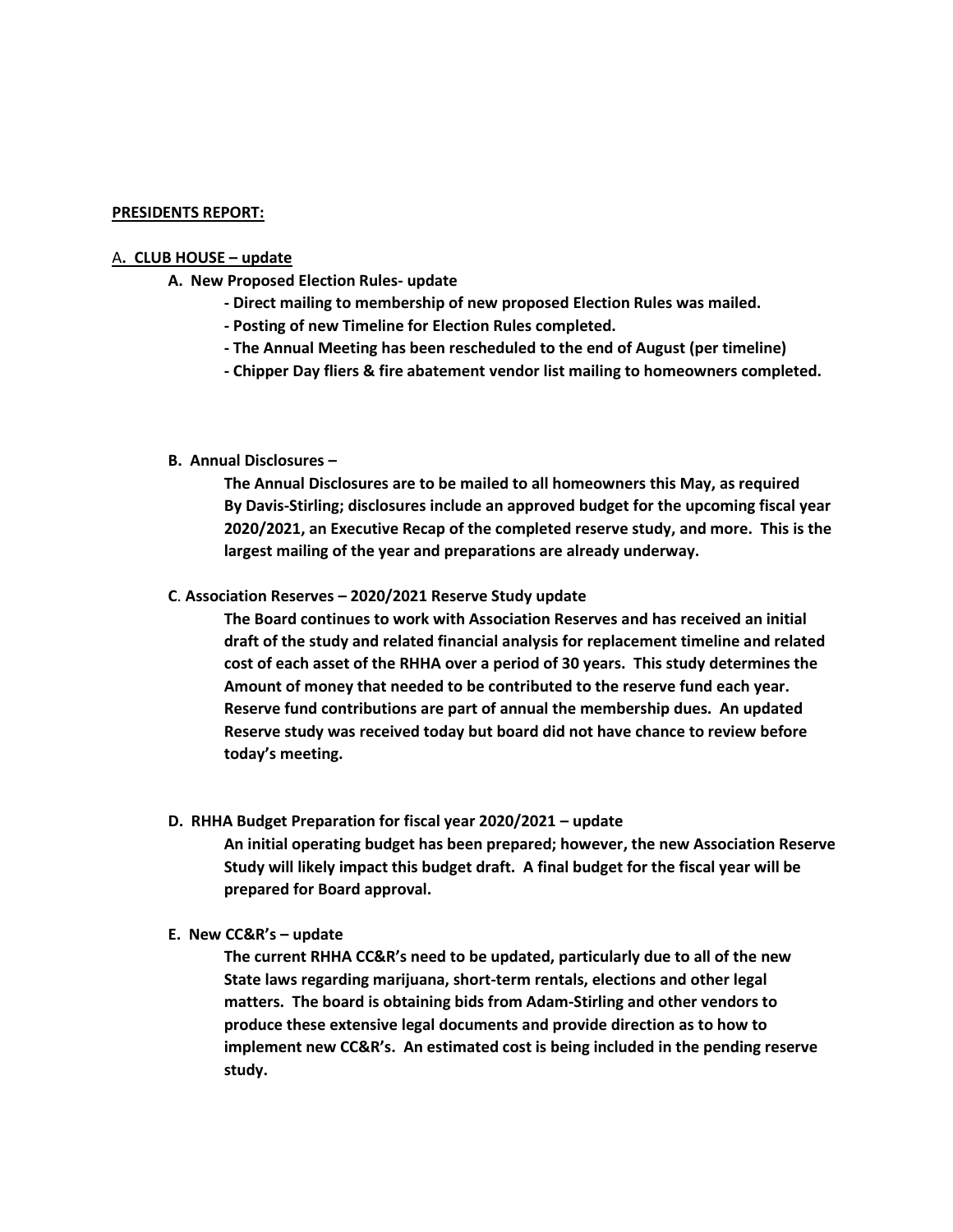**E. On-going litigation with homeowner – update**

**RHHA is in continuing litigation with a homeowner regarding on-going violations Of CC&R's and other matters. This is costing the association in legal fees and time.**

**F. Proposed Bio-Fuel production facility near Hwy 29 & Kit's Corner – new topic RHHA received request for letter of support to prohibit proposed construction of bio-fuel facility with proposed location at Hwy 29 & Kit's Corner. While there is support for this bio-fuel facility in Lake County, it is the proposed location of this at the entrance and view corridor to the Riviera's and wineries located in this area. Board members requested additional information before taking action; also, Byron Turner thought that this matter was already before the Board of Supervisors for vote tomorrow.**

## **B. FIREWISE - UPDATE:**

**A. RHHA Annual Fire Risk/Safety Inspections follow-up continues. The Board is currently working with an estimated 125 - 150 property owners whose properties were rated medium or high to ensure that properties in violation are now in fire abatement compliance. B. Fire abatement letters for medium & high rated properties in non-compliance were mailed to those homeowners, advising they have until June 1, 2020 to clear risk or be fined accordingly.**

**C. Board just received written bid/proposal from Timberline Land Management to clear Firebreak on RHHA common area land that stretches below Club House. Board will review bid in executive session following this meeting.**

**D. The Benefit Zone Program is still underway and Lake County Code Enforcement has awarded contracts to vendors for lot clearing in each benefit zone. These are for properties that are in extreme tax default. Owners in RHHA paid a \$100 tax assessment as part of the benefit zone program. Work on clearing these high fire danger properties should begin shortly.** 

## **C. SWIMMING POOL – UPDATE**

**A. Environmental Health has announced that no pool inspections are currently scheduled due to COVID-19 Shelter-In-Place orders; as such, the pool will not open on Memorial Weekend. B. The state and county will advise when pools will be allowed to open; still pending concerns of virus spread due to touching pool hand rails, furniture, entry/exit gates, etc.** 

#### **D. MARINA COMMITTEE – UPDATE**

**A. New gate lock with restricted key access was obtained by vendor in Ukiah (only RHHA keys will open marina gate and pool); now working on welding key lock chain onto gate to secure Lock. Upon completion, which we hope to be shortly, the Marina Gate will be locked, allowing access to RHHA members only.** 

**B. Status of new pier project – The Board has been working on Association Reserve Study Revisions which includes the Marina; Final revision was just received and board has not yet had a chance to review with Association Reserves. Reserve Study impacts financials and budget preparations.**